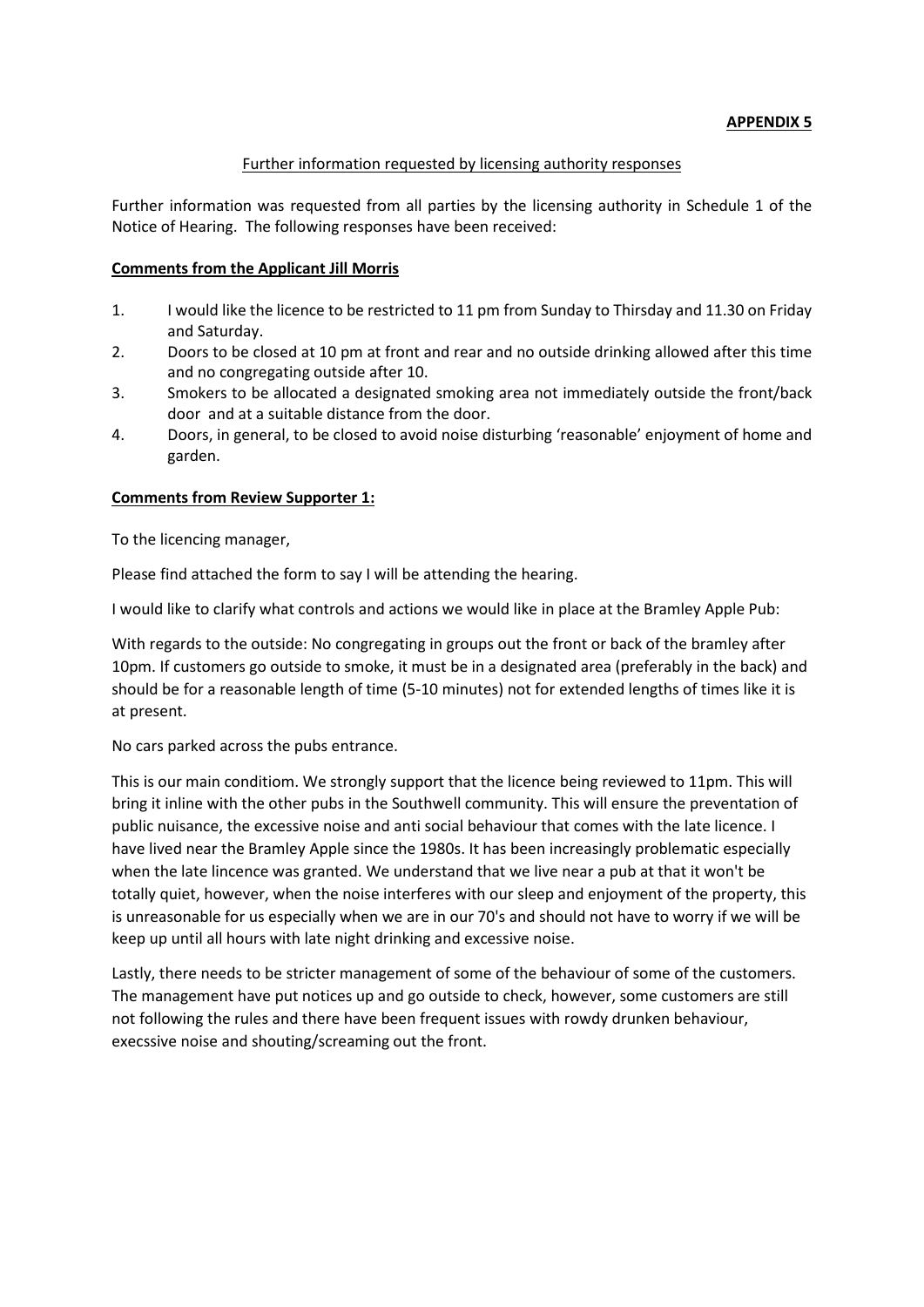## **Comments from Review Supporter 2:**

To the licensing manager,

I have attached the form which gives notice of my intentions to attend the hearing on Thursday 29th October to review the license of the Bramley Apple Pub.

Please find below clarification to the following points you require:

Please state the exact controls that you seek to have on any outside areas including any time limits.

We feel it is reasonable that the outside areas are not used after 10pm in such a residential area where the distance from sensitive premises such as residential dwellings is so close. This is the time time when people, especially children or elderly, may be using their bedrooms. Tony Dennis emailed Jill to say that conditions were given to the Bramley Apple pub to include that any outside gatherings are unreasonable after 10pm, however, this is constantly being breached by the Bramley Apple pub.

The pub has spent money on renovating the beer garden behind the property, yet customers are mainly using the front where majority of neighbouring properties are located. It is clear by all the neighbours complaints that groups of customers congregate outside the pub at unreasonable hours causing noise and anti social behaviour. They are not random members of the public (or other pub customers as implied) they are customers of the Bramley Apple pub.

Are there any other conditions that you would like the Licensing Panel to consider attaching to the licence that support the licensing objectives, which are:

Prevention of public nuisance and crime and disorder.

We strongly support that the licence being reviewed from 1am to 11pm. This condition would ensure the prevention of public nuisance, in particular, that the noise levels and anti social behaviour are better controlled. It would also bring this pub in line with all the other pubs in the Southwell community who shut at 11pm or before.

Persistent noise particularly when it is between the hours of 11pm and 7am could be considered antisocial behaviour when it occurs regularly and continues over a period of time. Many of the residents have lived near the Bramley Apple for a number of years and experiencing persistent unreasonable ongoing anti social behaviour from the pub.

Furthermore, the complaints about noise should be noted as statutory nuisance as the noise is significantly interfering with the reasonable enjoyment of our properties. Representations have noted that the noise has been an ongoing concern and interfered with sleep and normal enjoyment of their properties.

The cars that are regularly parked across the front of the Bramley Apple and on double yellow lines should not be permitted.

There also needs to be stricter control of some of the customers behaviour. The customers who frequent the pub, later at night, are not following the rules or reading posters put up by the pub. This blatant disregard for nearby residents is disconcerting and should be the responsibly of the pub to ensure that customers are respectful and appropriate when on their premises. This is not currently being enforced effectively.